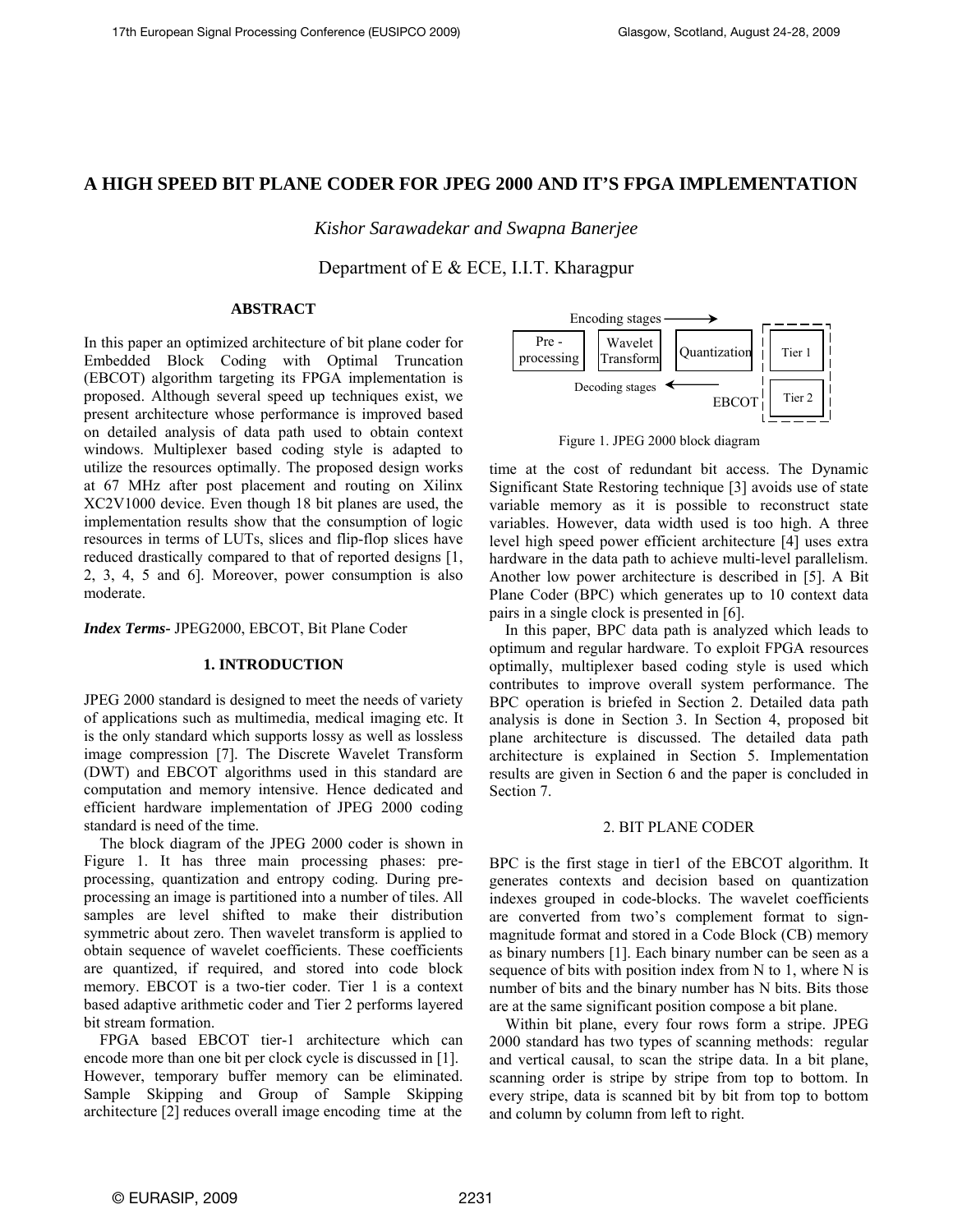| Column No. $\boxed{0}$ |          |                  |              | $\overline{2}$ | 3 |  |   |          |          |          | 31 | 32 |                |    |                |
|------------------------|----------|------------------|--------------|----------------|---|--|---|----------|----------|----------|----|----|----------------|----|----------------|
|                        |          |                  |              |                |   |  |   |          |          |          |    |    |                |    |                |
|                        | 0        |                  |              |                |   |  |   | $\theta$ | O        | $\theta$ |    | 0  |                |    |                |
| Zero padding-          | $\tau_0$ | $\boldsymbol{0}$ |              | 8              |   |  |   |          |          |          |    | 0  |                |    |                |
| Stripe data            |          |                  |              | 9              |   |  |   |          |          |          |    | 0  |                |    |                |
|                        | $\theta$ | ◠                | <sub>0</sub> | A              |   |  |   |          |          |          |    | 0  | D <sub>0</sub> | V0 | D1             |
|                        | $\theta$ | ◠                |              | B              |   |  |   |          |          |          |    | 0  | H <sub>0</sub> | Х  | H1             |
|                        | $\theta$ |                  |              |                |   |  | 0 | 0        | $\left($ | $\theta$ |    |    | D3             |    | D <sub>2</sub> |

| D <sub>0</sub> | 70 | DТ |
|----------------|----|----|
| H <sub>0</sub> |    | H1 |
| D3             |    | D2 |

Figure 2. The stripe surrounded with zero padding

Figure 3. Scanned element and its neighbors

|  |  | Table 1. Neighbors necessary to process elements starting form first column |  |  |  |  |  |  |
|--|--|-----------------------------------------------------------------------------|--|--|--|--|--|--|
|--|--|-----------------------------------------------------------------------------|--|--|--|--|--|--|

| Frame | D0 | $_{\rm V0}$ | D1 | H <sub>0</sub> | H1 | D3 | D2 |
|-------|----|-------------|----|----------------|----|----|----|
|       |    |             |    |                |    |    |    |
|       |    |             |    |                |    |    |    |
|       |    |             |    |                |    |    |    |
|       |    |             |    |                |    |    |    |
|       |    |             |    |                |    |    |    |
|       |    |             |    |                |    |    |    |

Table 2. Frame wise neighbors and their location in SIPO

| Element No.                |   | ◠<br>∸ |          |   |   | - |   | 10 |   | $\sim$<br>$\overline{1}$ | $\sim$ | 14            | -<br>1J | 16 | - | $\Omega$<br>10 |
|----------------------------|---|--------|----------|---|---|---|---|----|---|--------------------------|--------|---------------|---------|----|---|----------------|
| Element labeled<br>in SIPO |   |        | TZ.<br>A | ∸ | M | N | D | K. | ື | <b>TIP</b>               | ∼      | $\sim$ $\sim$ | W       |    |   |                |
| Stripe data                | U |        |          |   |   |   |   | ν  | - |                          |        | -             | -       |    |   |                |

There are three primitive coding passes – Significance Propagation Pass (SPP), Magnitude Refinement Pass (MRP), and Cleanup Pass (CUP). These passes are applied on each bit plane of a CB except the most significant bit plane, on which only CUP is applied. Due to the initial condition none of the most significant bit plane bits will be coded in the SPP and MRP. Rest of the bit planes will be coded sequentially using SPP, MRP and CUP [7].

### 3. DATA PATH ANALYSIS

In vertical causal scanning mode each stripe is considered as a separate entity. In this mode stripe is padded with zero as shown in Figure 2. The BPC processing starts from the  $0<sup>th</sup>$ row and column, then it moves down to  $1<sup>st</sup>$  row and so on. After processing  $3<sup>rd</sup>$  row, next element to be processed is the  $0<sup>th</sup>$  row of next column to right and process repeats until it reaches the end of the stripe. The operating principle reveals that it is a sliding window architecture. As window slides the neighborhood positions change. First 6 data elements and their corresponding context frames, for the stripe shown in Figure 2, are listed in Table 1. The convention used for identifying neighbors of a frame is shown in Figure 3.

For analysis purpose, Table 1 contents can be rearranged as shown in Table 2. Comparing rows of Table 1 with the last row of Table 2, it is observed that elements numbered 1 to 9 represent the first frame of the stripe shown in Figure 2. Similarly elements 4 to 12 form second frame, elements 7 to 15 form third frame and elements 10 to 18 form last frame of the stripe given in Figure 2. The first and last three elements of Table 2 are labeled as '0' because all through they remain zero. Hence there is no need to implement hardware for it. So it is possible to implement data path by using four 3 bit Serial In Parallel Out (SIPO) registers. Complete data path is discussed in Section 5.

#### 4. PROPOSED ARCHITECTURE

The proposed BPC architecture is shown in Figure 4. The DWT engine used produces 17 bit coefficients which are converted into sign magnitude format and stored in the CB memory. Hence in the proposed architecture  $32x32x18$  size CB is used. While writing data in CB, sign bit information is separated and stored in a 32x32 bit sign memory. The state variables (σ,σ'and η) required at the time of primitive coding are stored in separate 32x32 bit memory planes.

To process any magnitude bit, one has to read its sign and state variables information along with eight neighbors. This information is produced with the help of data path 1 and 2. Based on run time conditions generated, BPC controller decides which pass is to run, selects a particular coding primitive and stores context data in the context buffer.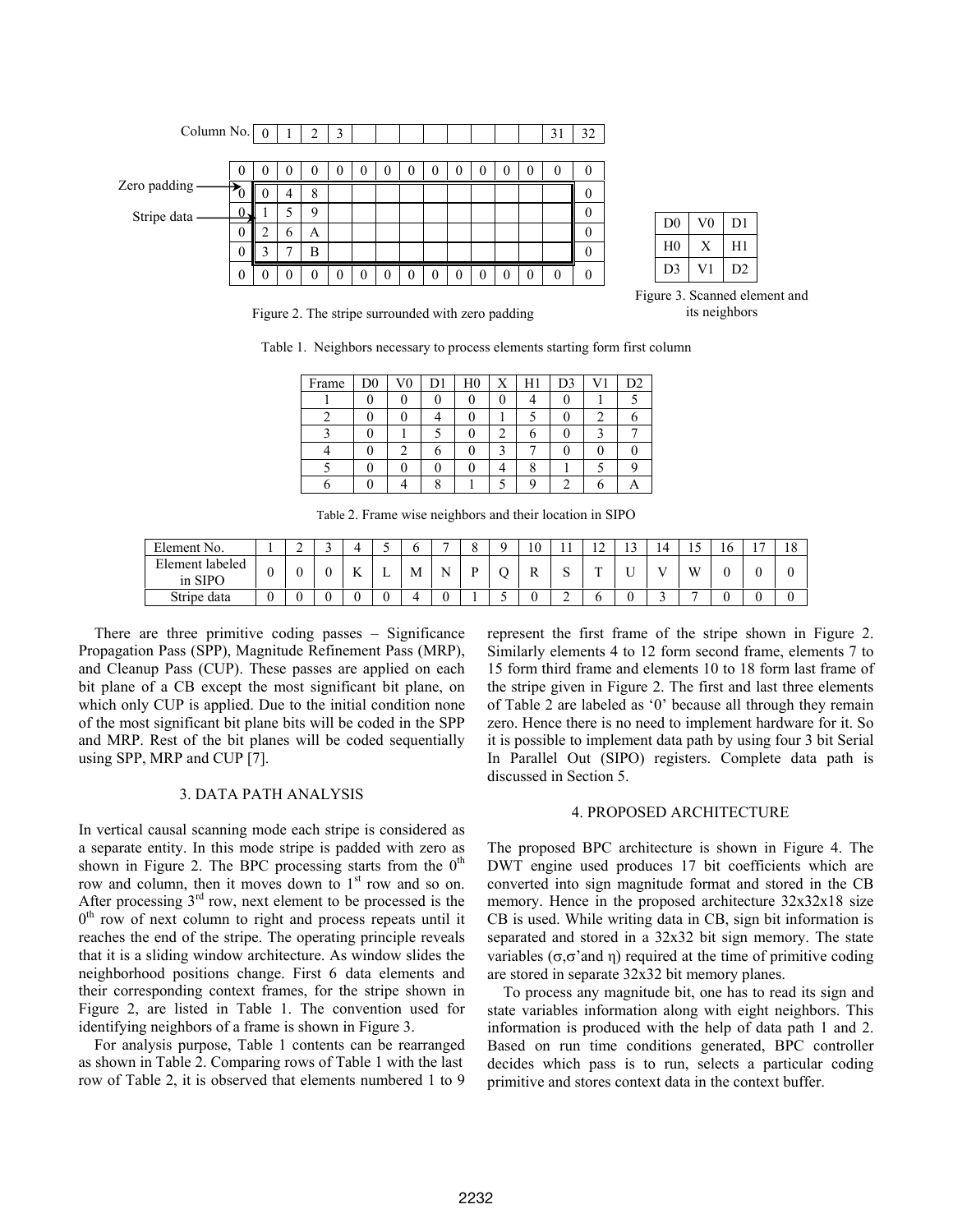

To CxD buffer Figure 4. Proposed architecture for BPC

#### 5. DATA PATH ARCHITECTURE

In Figure 4 two distinct data paths are marked. These data paths read data from a selected stripe. However, after processing, sign and magnitude bits will not change so there is no need of write operation whereas based on certain conditions state variables update and new values have to be registered for further processing. Therefore data path 2 slightly differs from data path 1. Data path analysis in Section 3 has shown that it is possible to obtain current context window with the help of four 3 bits SIPO, a mod 5 row counter and nine 4:1 multiplexers as shown in Figure 5.

BPC processes one magnitude bit at a time. However, to reduce number of memory read/write cycles we have chosen to read/write one column data in single cycle. Data just read from a column is stored in the M, Q, T and W elements of the SIPO. The column data which will be processed in current cycle is present in L, P, S and V elements of the SIPO. The column data which is processed in earlier cycle is present in remaining SIPO elements. Thus, four SIPO holds 12 data bits corresponding to 3 columns. These bits are fed to nine 4:1 multiplexers which outputs 9 bits at a time forming the current context window. A mod 5 counter is used to select a particular row to be processed as well as to control the select lines of multiplexer chain as shown in Figure 5. First 4 states of this counter correspond to the row in a column whereas the fifth state is used to pre-fetch next data column and store updated variables.

In data path 2 only one extra 4:1 decoder is required. The decoder outputs are fed to the asynchronous set input of middle (i.e. L, P, S and V) flip-flop in the SIPO register. Whenever a state variable updates, its value is forced at the decoder output setting the flip-flop. The mod 5 counter controls this decoder too.



Figure 5. Detailed data path Architecture

#### 5. RESULTS

The proposed architecture is coded using Verilog HDL. The design has been implemented using Xilinx Foundation Series ISE 7.1i version. The target device is XC2V1000- 5BG575. Design is simulated using Modelsim XE simulator.